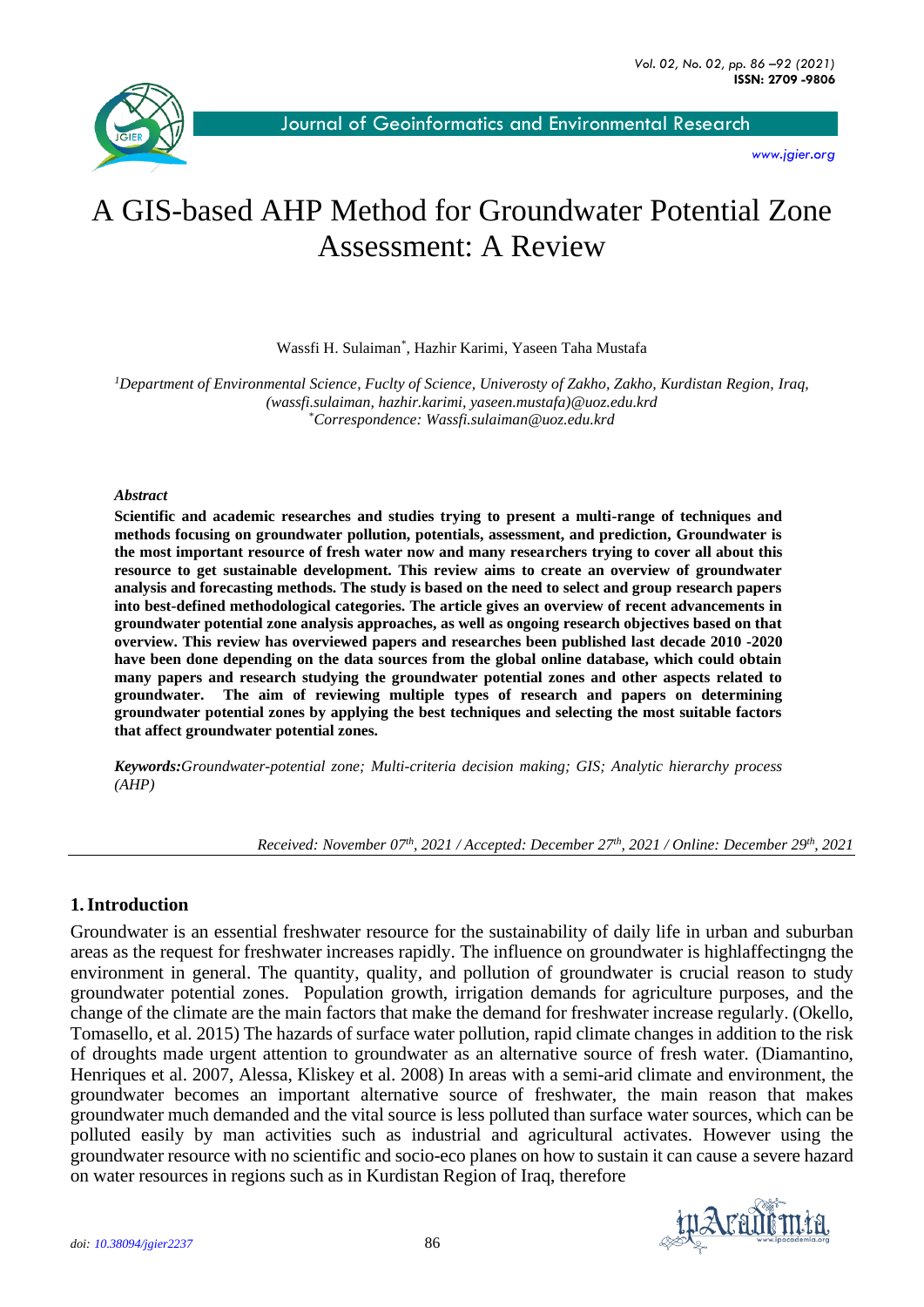will affect the environment, the eco-system, agriculture, and daily life of the individuals as well. (Danielopol, Griebler, et al. 2003, De Stefano and Lopez-Gunn 2012) As a result, groundwater-discharge zones within a study area or the basin must be established with an emphasis on proper water management. While monitoring-purpose water wells can always be used to determine groundwater potential.

There are many modern and scientific methods to be used in determining the groundwater potential zones without the need for fieldwork and site-visit, such as the decision-tree model (Lee and Lee 2015) principal component analysis (PCA) (Helena, Pardo et al. 2000) and the logistic regression model (Pourtaghi and Pourghasemi 2014) Most of these methods are based on multivariate statistical techniques (Thapa, Gupta et al. 2015). The analytical hierarchy process (AHP), on the other hand, is thought to be an easy, efficient, clear, and dependable methodology. (Machiwal, Jha et al. 2011) By combining geographic information system (GIS) and remote sensing (RS) data, the AHP approach is simple to detect in a practical way. Effective factors on groundwater potential zone such as precipitation, reservoirs, land use, and soil conditions could be simply characterized as spatial information in a GIS and remote sensing techniques. As a result, combination of GIS and AHP is particularly useful for finding potential groundwater locations which is well to detecting groundwater-potential locations. (Elbeih 2015, 2018) (Senanayake, Dissanayake et al. 2016)

AHP is a technique created by Thomas L. Saaty in the early 1980s. (Saaty 1980) It was created using predetermined criteria at each phase, analyzing the weights of these factors, and matching the criteria to those used in other studies. (Saaty 2000, Guo, Zhang et al. 2008) Determine hydrological and hydrogeological factors that affect groundwater production and their impact on groundwater form, as well as develop potential groundwater maps, is achievable and desirable with the GIS techniques depending on a Multi Criteria Decision Making Analysis (MCDA). In the subject of hydrology and water resources, it has been widely employed (Guo, Zhang et al. 2008, Wang, Li et al. 2011). It has grown in prominence over the previous decade as a GIS-based mapping tool. (Tang, Zhang et al. 2018). The majority of recent research have successfully used RS and GIS-based AHP approaches for the estimation of water potential zones (GWPZs). (Chen, Wood et al. 2011, Abrams, Ghoneim et al. 2018, Patra, Mishra et al. 2018, Nair, Srinivas et al. 2019) Through these conducted latest studies has been found that several main and effective factors involved directly in most of them. These factor or parameters found were the land use (LU), DEM, rainfall (RF), slope (SL), surface water body (SW), geomorphology (GM), geology (G), recharge rate (RR), drainage density (DD), lithology (LI), and water table depth (WTD). (Gupta and Srivastava 2010, Gdoura, Anane et al. 2015) By combination all factors and their weights with AHP method, the basins' groundwater potential index (GWPI) results could be determined. Following that, the GWPI data were categorized, and GWPZ maps of various regions were constructed. (Murthy 2000, Rahmati, Samani et al. 2015, Ibrahim-Bathis and Ahmed 2016, Pinto, Shrestha et al. 2017) Furthermore, the thematic layer used to identify GWPZs vary with each study and locale, and the qualitative layers are chosen at random. Most of latest studies depended on the LU, Soil, GM, DD, SL as a main factors or parameters within the GIS systems based on AHP and MCDA. Adding parameter or the number of the dependable factors to the GIS system depends on the region of the study and the purpose of the study but in general the increasing of factors mostly will get higher accuracy results within the AHP and MCDA.

In other similar research depended on other algorithm for example frequency ratio FR in combine with AHP for example a study conducted in Turkey with a title of (GIS-Based Groundwater Potentiality Mapping Using AHP and FR Models in Central Antalya, Turkey) by (Hemayatullah Ahmadi , Ozumcan Alara Kaya, Ebru Babadagi ,Turan Savas and Emrah Pekkan 2021). In a parallel study carried out in Ethopian rift, a result from AHP technigues showed 79.9%. Depeinding on same factors estimated the potential zones to very high to high zones in semi-arid areas. (Abrar, Legesse Kura et al. 2021)

## **2.Methods and Materials**

Going through many research papers and articles that have been done on determining the groundwater potential zone index for a specific area, there are many researches and case studies used GIS based AHP and MCDA techniques in addition to some other GIS based techniques.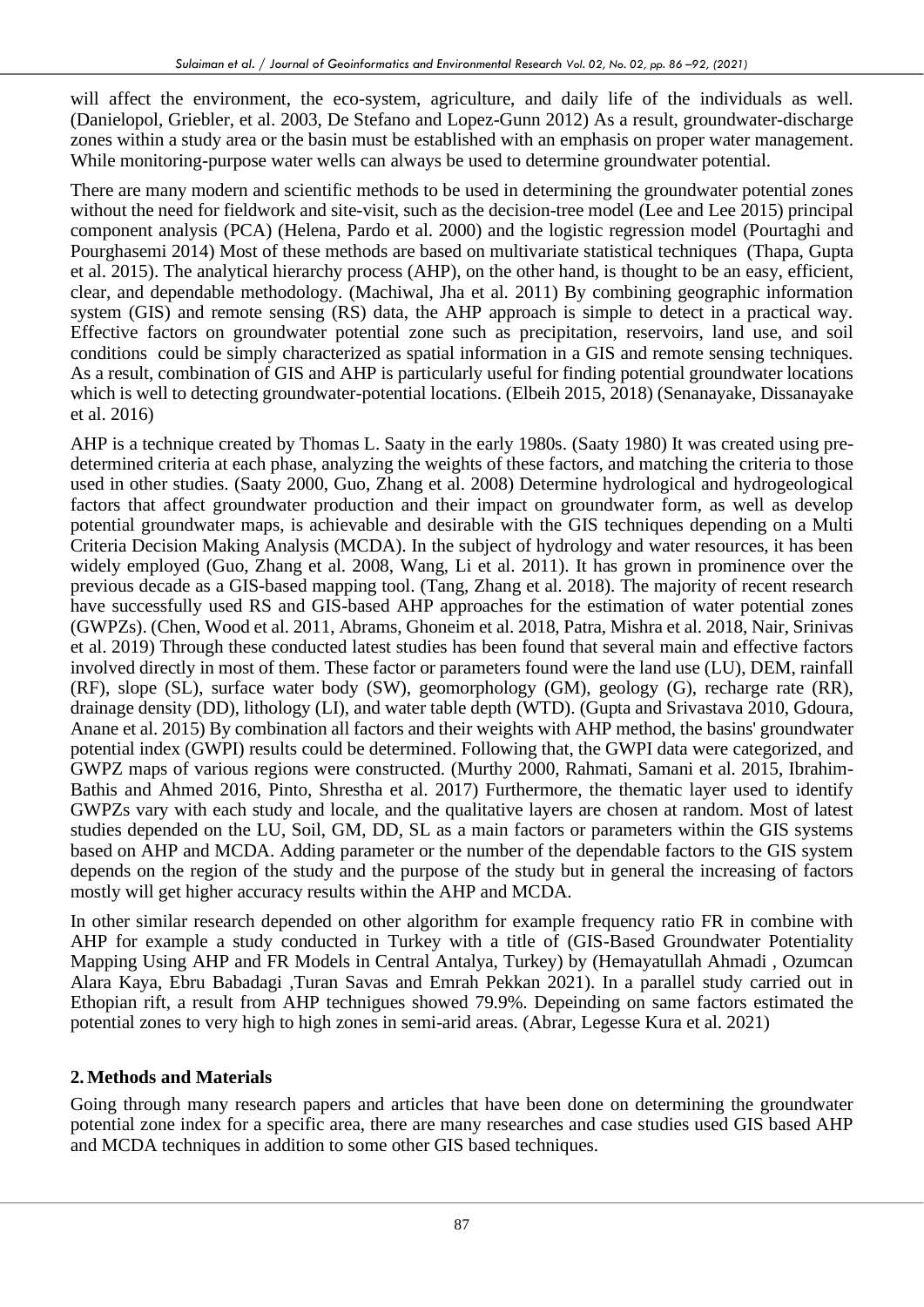This review has been done according to guidelines literature review analyses to obtain research's aims. Information and published data has been collected online through global searching engine such as Researchgate, Scopus, and Springer. Keyword have been used in the systematic review includes; groundwater, GIS and remote sensing, AHP, MCDA, Groundwater potential Zone Index (GPWI), spatial modeling and thematic. Over 23 papers have been downloaded and scanned regarded groundwater potential zone index and only 11 been selected to be reviewed within this systematic review after have been well studied. These papers and researches been published between 2009 and 2020. As it has been explained in the introduction, the groundwater is affected by multiple factors and parameters, these factors were used into GIS based AHP as a method of MCDA and other techniques to determine the groundwater potential zone index then resulted general groundwater thematic map. The study areas of the reviewed papers include wide deferent regions from the world with the differences in the climate, topography and socio-economics.

In this study 11 papers were reviewed most of them were after 2010 , this led to the using of GIS based AHP and MCDA techniques to determine groundwater and its affecting factors is getting more attention last few years. From the introduction and researchers previous studies , we can find many factors to be involved in the process of AHP and MCDA within the GPS environment. The factors used in the literature mainly founded from previous studies, books, expert opinions and etc. sometimes less or more factors were used but there are some essentials ones which are very important in order to get the precise groundwater potential zone index. Selecting the type of the factors and the numbers of them, depend mainly on the purpose of the study and the nature of the studied areas.

## **3.Prepare Your Paper Before Styling**

Before you begin to format your paper, first write and save the content as a separate text file. Complete all content and organizational editing before formatting. Please note sections A-D below for more information on proofreading, spelling, and grammar.

Keep your text, and graphic files separate until after the text has been formatted and styled. Do not use hard tabs and limit the use of hard returns to only one return at the end of a paragraph. Do not add any kind of pagination anywhere in the paper. Do not number text heads-the template will do that for you.

## *2.1 Factors*

From reviewed papers a repeated factors can be noticed in most of them, and widely used 8 factors only, some factors have more weight than others. Slop (1.29) is the highest effecting factor on AHP system, after that we have Rainfall factor (1.29), followed by Geomorphology (1.14), Geology (1.00), Drainage Density (1.00), Soil (1.00), Land use and Lineament Density (Çelik 2019) There may be other factors to be used within GIS based MCDA and AHP environment depending on the aim of the study and its area as has been mentioned previously.

## *2.1.1 Slope*

The slope is a major topography feature that expresses the ground surface's steepness. Slope provides critical information on the nature of regional geology and geodynamic processes. (Riley 1999) Surface runoff and infiltration rates are primarily determined by the slope of the surface. The slope plays a crucial role in determining groundwater potential zones. With inadequate recharge potential, a greater level of slope leads to faster runoff and greater erosion rate. (Magesh 2012) (Magesh 2012) Slope grid is identified as ''the maximum rate of change in value from each cell to its neighbors'' (Burrough 1986). The slope maps mostly generated from satellite digital images of elevation DEM with a resolution of 30m and 16bit pixel depth with the aid of Arcmap10.1 and above.

## *2.1.2 The rainfall*

Is the most important supply of water in the hydrological cycle, as well as the most influential element in an area's groundwater (Ibrahim-Bathis 2016) he reviewed studies generated rain full maps from monthly / annual data from regional and local authorities in the countries of the study areas e.g. meteorological departments, Agricultural Directorates and ministries. These data collected were been processed spatially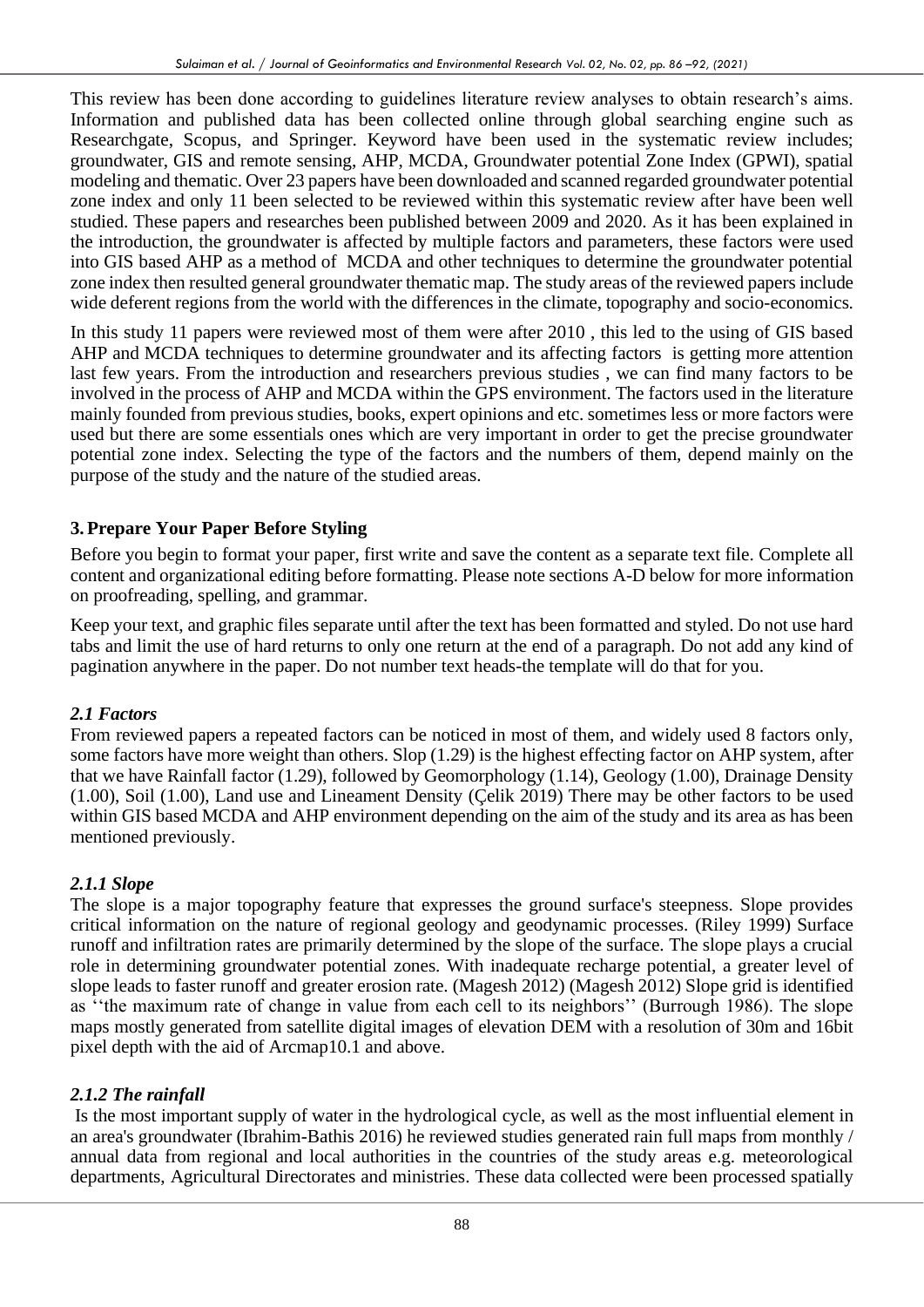by the Inverse Distance Weighted (IDW) technique to generate a map of average rainfall. This approximation approach follows the idea of closeness and changes occurring in the pattern area to replicate Thiessen polygons.

#### *2.1.3 Drainage density*

Groundwater pollution and availability are both influenced by drainage density. The drainage system is influenced by lithology and serves as an essential indicator of infiltration rate. Permeability is inversely proportional to drainage density. As a result, it is a crucial component in determining the groundwater potential zone (Ganapuram 2009)(Ganapuram 2009) obtained from DEM data, finding the length of the stream and dividing on to the total area of the basin as shown in the equation of Drainage Density  $DD = L$ (length / A (area) and using Archydro program. (Çelik 2019). The drainage-density map was created by dividing themed river maps produced from a basin-wide flow accumulation (Fac) and stream definition operation (Çelik 2019)

## *2.1.4 Geology*

In any terrain, the geologic environment plays a critical impact in the presence and distribution of groundwater (Yeh 2016) Geomorphology; Geomorphology refers to an area's landform and topography, and it's one of the most important aspects in determining groundwater potential zones. It provides data on the distribution of various landform characteristics as well as processes such as temperature variations, geochemical reactions, and water flow, freezing and thawing, and so on (Kumar 2016, Rajaveni 2017, Tapa 2017).

Geologic and Geomorphological maps created by converting length and measurement in to Km units then digitizing by Arc GIS spatial analyst program then into shp format. The geological structures were modified to raster format with the corresponding presentation, and the region's geological state was assessed. The following formula was used to compute the lineament (fault) density (LL) (Mandal, Sahoo et al. 2016):

#### *2.1.5 Soil*

The quantity of water that may permeate into subsurface formations and so impact groundwater recharge is influenced by soil types. (Singh 2018) (Singh 2018) (Singh 2018) In most studies samples of soil were collected from agricultural soil according to the sampling procedures. The soil samples were taken from the top 20 cm of four sampling location as a composite. A global positioning system (GPS) equipment is used to record the coordinates of each sample. (Schiefer et al. 2015; Filep et al. 2016; Barakat et al. 2017)

#### *2.1.6 Land use and land cover*

In addition to providing indications on groundwater requirements, LULC provides crucial information on infiltration (Ibrahim-Bathis 2016)(Ibrahim-Bathis 2016)moisture, groundwater, and surface water. LU and LC are the predominant coverings of the land surface by human activity or vegetation, respectively (natural or planted). On any scale, satellite imagery and remote sensing techniques may reveal this reality. During our research, we discovered that land cover appeared in four of the eleven studies.

#### *2.2 Groundwater Potential Zone (GWPZ)*

Groundwater is a renewable resource, but due to human activities and imbalanced development, recharging of this vital life-sustaining resource has been significantly diminished during the last 4–5 decades. This information is critical for the design and execution of structures that will enhance groundwater recharge processes. (Greene, Devillers et al. 2011) A greater knowledge of a region's groundwater potential is critical for planning and long-term development. Reviewed papers concentrate mainly of finding and estimating the GWPZ.

## *2.3 GIS-Based AHP Method*

## *2.3.1 GIS Geographic Information System*

A developed tool has been used widely in groundwater potential zones and assessment, it is a software and hardware combination. The combined RS–GIS analysis provides a method for reducing the number of target regions for hydrogeo-physical research. (Bagyaraj et al. 2013; Prabu and Rajagopalan 2013;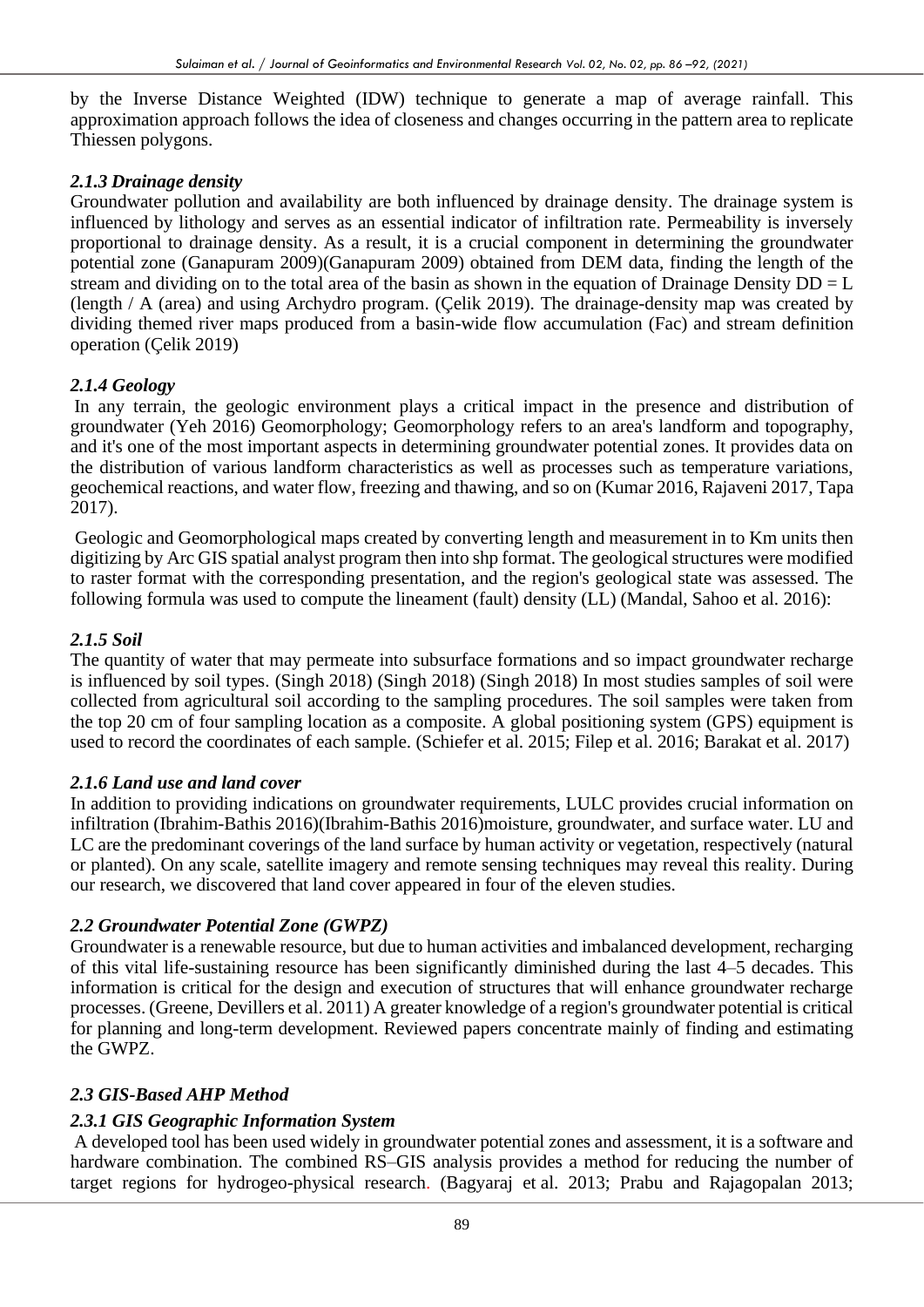Ndatuwong and Yadav 2014). The use of site-specific ground geophysical technologies such as very low frequency electromagnetic (VLF-EM) profiling and vertical electrical sounding (VES) for site evaluation and selection for sustainable groundwater management might then be implemented. Integration of lithology, lineament density, drainage density, geomorphology, slope, and LULC thematic layers is used in the GIS – RS spatial analysis and modeling. In terms of groundwater prospect, weights ranging from 1 to 5 were allocated to the classes in order of increasing.( Talabi and Tijani 2011) and (Fashae et al 2014).

## *2.3.2 AHP Analytical Hierarchy Process*

as mentioned in the introduction it's one of the most techniques used in the MCDA approaches, this concept has been developed by Thomas L. Saaty in 1980. The AHP reviews a set of assessment criteria as well as a set of alternative possibilities from which to choose the best option that have effective weight (Saaty 1990; Malczewski 1999). It is a method for evaluating criteria weights (relative importance), various optimization techniques for each parameter, and producing an average rating of the variants that was developed by planned criteria (identification of selection criteria) at a specific stage. (Punniyamoorty, Ponnusamy et al. 2012) (Punniyamoorty, Ponnusamy et al. 2012) The AHP is commonly utilized in aspects such like minimizing issue confusion/complexity, making decisions easier, and setting priorities using specialist suggestions and evaluations. (Kannan 2010)( Kannan 2010) In all studies have been reviewed AHP were rating the parameters or factors in order to obtain each factor's weight, there should be at least 2 criteria and 2 substitutions. (Greene, Devillers et al. 2011) (Greene, Devillers et al. 2011) (Greene, Devillers et al. 2011) These factors were given relative weight, thus knowledge and experience are especially crucial for effective evaluation and analysis. Qualitative and quantitative criteria might be used. (Triantaphyllou and Sanchez 1997) (Triantaphyllou and Sanchez 1997) In all studies been reviewed after applying AHP within the MCDA a decision matrix were generated. It gives flexible scale from 1-9 from effecting factors. , field experiences and literature reviews were used to weight various parameters. Then finding the system's normalized weight and consistency ratio (CR) by some equations.

## *2.4 Validation*

validation of result is very important in any study or research, most of the papers have validated their result depending on some approaches such as logistic regression (LR), random forest (RF), Gradient Boosted Decision Trees (GBDT). The existence dug-wells can give precise validation results in a comparism with AHP results. The dependability of the groundwater potential model in the form of a groundwater potential map over the researched region is established by validating the outcome with available data from the research region.

# **3. Conclusion**

Papers have been reviewed showed the direct effect of the groundwater potential zone on human life and economic conditions especially in arid weather regions. Therefore many studies and researches have been done on groundwater assessment and its vulnerability last decade, using AHP techniques. The papers approved that Remote Sensing and GIS based AHP and MCDA able to be combined with other systems furthermore they showed a precise and dependable tools for assessment and finding the ground water potential zones, most papers shared same parameters to find the result of a thematic map of GWPZ, then helping in the process of the decision making.

The final thematic map obtained from a combination of some factors. The number factors is likely to be more than 5 and more, because the high quantity of factors will improve the accuracy of the results then will affect positively the decision making process.

However, more researches and studies are needed vitally to be conducted on ground water, as it's a main water source precisely in Iraq and Kurdistan region, there is arid to semi-arid climate, hazards of droughts and political and international issues about surface water sources.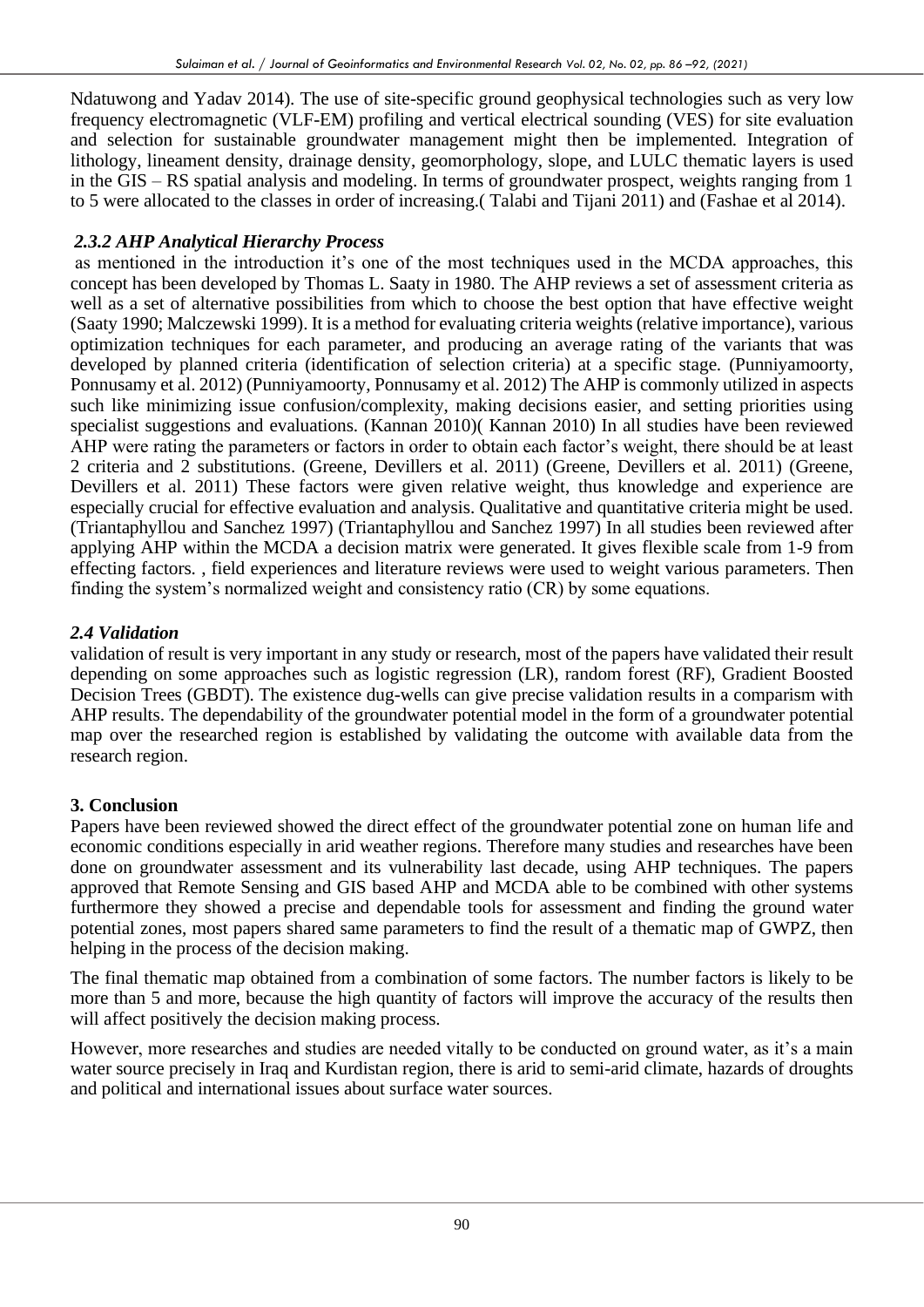#### **References**

- Okello, C.; Tomasello, B.; Greggio, N.; Wambiji, N.; Antonellini, M. (2015). Impact of population growth and climate change on the freshwater resources of Lamu Island, Kenya. Water 2015, 7, 1264–1290. [CrossRef]
- Diamantino, C.; Henriques, M.J.; Oliveira, M.M.; Ferreira, J.P.L. (2007). Methodologies for pollution risk assessment of water resources systems. IAHS Publ., 310, 298.
- Alessa, L.; Kliskey, A.; Lammers, R.; Arp, C.; White, D.; Hinzman, L.; Busey, R. (2008). The arctic water resource vulnerability index: An integrated assessment tool for community resilience and vulnerability with respect to freshwater. Environ. Manag., 42, 523.
- Danielopol, D.L.; Griebler, C.; Gunatilaka, A.; Notenboom, J. (2003). Present state and future prospects for groundwater ecosystems. Environ. Conserv., 30, 104–130.
- De Stefano, L.; Lopez-Gunn, E. (2012). Unauthorized groundwater use: Institutional, social and ethical considerations. Water Policy, [6] 14, 147–160.
- Lee, S.; Lee, C.W. (2015). Application of decision-tree model to groundwater productivity-potential mapping. Sustainability, 7, 13416–13432.
- Helena, B.; Pardo, R.; Vega, M.; Barrado, E.; Fernandez, J.M.; Fernandez, L. (2000). Temporal evolution of groundwater composition in an alluvial aquifer (Pisuerga River, Spain) by principal component analysis. Water Res., 34, 807–816.
- Pourtaghi, Z.S.; Pourghasemi, H.R. (2014). GIS-based groundwater spring potential assessment and mapping in the Birjand Township, southern Khorasan Province, Iran. Hydrogeol. J., 22, 643–662.
- Thapa, R.; Gupta, S.; Guin, S.; Kaur, H. (2017). Assessment of groundwater potential zones using multi-influencing factor (MIF) and GIS: A case study from Birbhum district, West Bengal. Appl. Water Sci., 7, 4117–4131.
- Machiwal, D.; Jha, M.K.; Mal, B.C. (2011). Assessment of groundwater potential in a semi-arid region of India using remote sensing, GIS and MCDM techniques. Water Resour. Manag., 25, 1359–1386.
- Yin, H.; Shi, Y.; Niu, H.; Xie, D.; Wei, J.; Lefticariu, L.; Xu, S. (2018). A GIS-based model of potential groundwater yield zonation for a sandstone aquifer in the Juye Coalfield, Shangdong, China. J. Hydrol., 557, 434–447.
- Elbeih, S.F. (2015). An overview of integrated remote sensing and GIS for groundwater mapping in Egypt. Ain Shams Eng. J., 6, 1–15.
- Senanayake, I.P.; Dissanayake, D.M.D.O.K.; Mayadunna, B.B.; Weerasekera, W.L. (2016). An approach to delineate groundwater recharge potential sites in Ambalantota, Sri Lanka using GIS techniques. Geosci. Front., 7, 115–124.
- Saaty, T.L. The Analytic Hierarchy Process; McGrawHill: New York, NY, USA, 1980
- Saaty, T.L. (2000). Fundamentals of Decision Making and Priority Theory; RWS Publications: Pittsburgh, PA, USA.
- Guo, J.-Y.; Zhang, Z.-B.; Sun, Q.-Y. (2008). Applications of AHP method in safety science. J. Saf. Sci. Technol., 2, 69–73.
- Wang, Y.; Li, Z.; Tang, Z.; Zeng, G. (2011). A GIS-based spatial multi-criteria approach for flood risk assessment in the Dongting Lake Region, Hunan, Central China. Water Resour. Manag., 25, 3465–3484.
- Tang, Z.; Zhang, H.; Yi, S.; Xiao, Y. (2018). Assessment of flood susceptible areas using spatially explicit, probabilistic multicriteria decision analysis. J. Hydrol., 558, 144–158.
- Chen, H.; Wood, M.D.; Linstead, C.; Maltby, E. (2011). Uncertainty analysis in a GIS-based multi-criteria analysis tool for river catchment management. Environ. Model. Softw., 26, 395–405.
- Nair, N.C.; Srinivas, Y.; Magesh, N.S.; Kaliraj, S. (2019). Assessment of groundwater potential zones in Chittar basin, Southern India using GIS based AHP technique. Remote Sens. Appl. Soc. Environ., 15, 100248.
- Abrams, W.; Ghoneim, E.; Shew, R.; LaMaskin, T.; Al-Bloushi, K.; Hussein, S.; AbuBakr, M.; Al-Mulla, E.; Al-Awar, M.; El-Baz, F. (2018). Delineation of groundwater potential (GWP) in the northern United Arab Emirates and Oman using geospatial technologies in conjunction with Simple Additive Weight (SAW), Analytical Hierarchy Process (AHP), and Probabilistic Frequency Ratio (PFR) techniques. J. Arid Environ., 157, 77–96.
- Patra, S.; Mishra, P.; Mahapatra, S.C. (2018). Delineation of groundwater potential zone for sustainable development: A case study from Ganga Alluvial Plain covering Hooghly district of India using remote sensing, geographic information system and analytic hierarchy process. J. Clean. Prod., 172, 2485–2502.
- Gdoura, K.; Anane, M.; Jellali, S. (2015). Geospatial and AHP-multicriteria analyses to locate and rank suitable sites for groundwater recharge with reclaimed water. Resour. Conserv. Recycl., 104, 19–30.
- Gupta, M.; Srivastava, P.K. (2010). Integrating GIS and remote sensing for identification of groundwater potential zones in the hilly terrain of Pavagarh, Gujarat, India. Water Int., 35, 233–245.
- Rahmati, O.; Samani, A.N.; Mahdavi, M.; Pourghasemi, H.R.; Zeinivand, H. (2015). Groundwater potential mapping at Kurdistan region of Iran using analytic hierarchy process and GIS. Arab. J. Geosci., 8, 7059–7071.
- Pinto, D.; Shrestha, S.; Babel, M.S.; Ninsawat, S. (2017). Delineation of groundwater potential zones in the Comoro watershed, Timor Leste using GIS, remote sensing and analytic hierarchy process (AHP) technique. Appl. Water Sci., 7, 503– 519.
- Murthy, K.S.R. (2000). Ground water potential in a semi-arid region of Andhra Pradesh—A geographical information system approach. Int. J. Remote Sens., 21, 1867–1884.
- Ibrahim-Bathis, K.; Ahmed, S.A. (2016). Geospatial technology for delineating groundwater potential zones in Doddahalla watershed of Chitradurga district, India. Egypt. J. Remote Sens. Space Sci., 19, 223–234.
- Riley, S. J. (1999). Index that quantifes topographic heterogeneity. Internet. J. Sci. 5, 23–27.